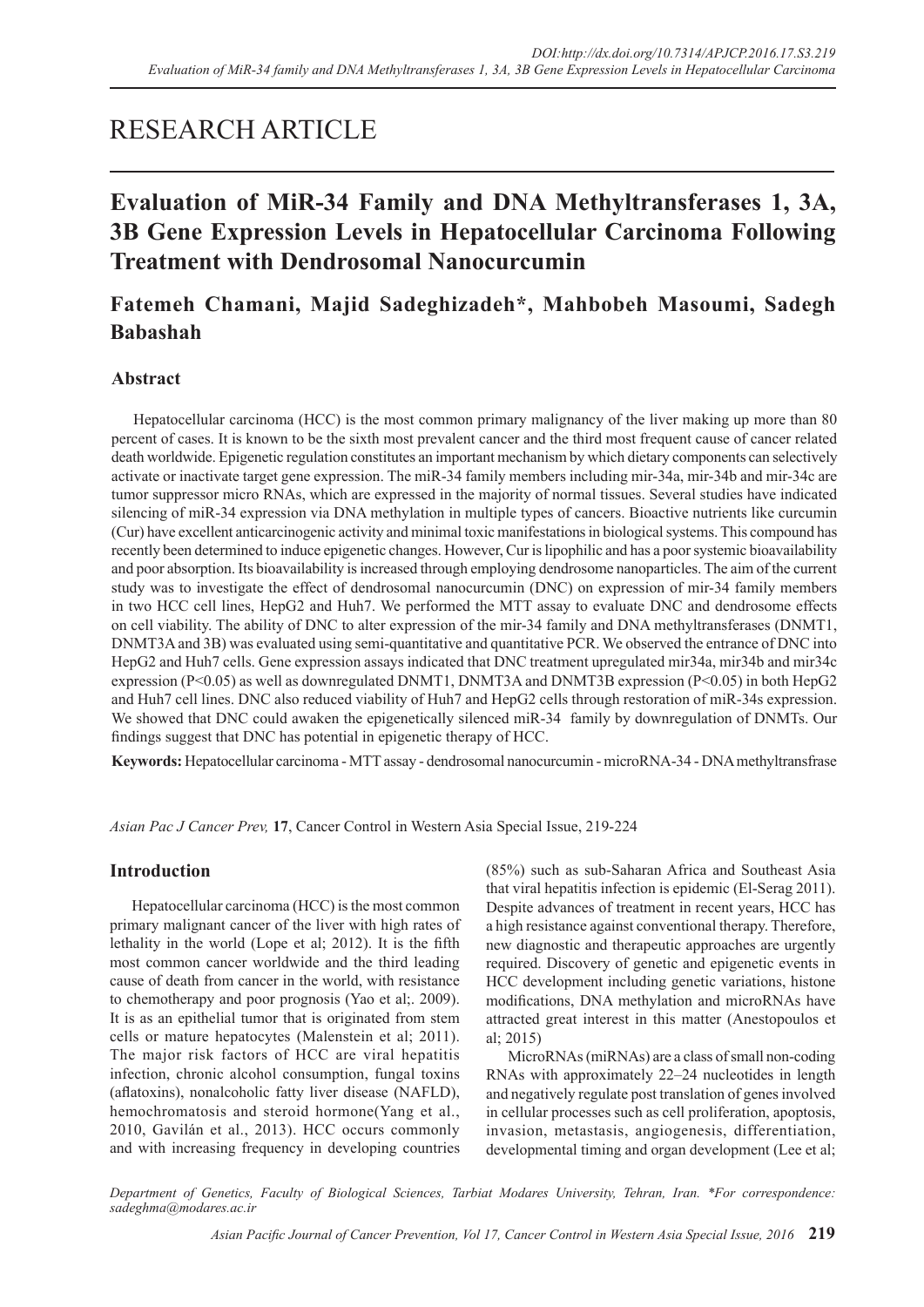#### *Fatemeh Chamani et al*

2009, Law et al; 2011, Li et al; 2014). The miR-34 family members including mir34a, mir-34b and mir-34c are tumor suppressor micro RNAs that express in the majority of normal tissues. In the human genome, the miR-34a is encoded on chromosome 1, and the homologs miR-34b and miR-34c are encoded on chromosome 11(Li et al; 2014). The promoter region of miR-34 family consists of CPG islands. Methylation of these islands reduces the expression levels of miR-34 family in a large number of tumors including breast, colorectal, melanoma and HCC (Gopalan et al., 2014, Li et al., 2014). It is indicated that the demethylating agents are able to activate the expression of these genes and inhibit the growth of tumor in vitro (Nalls et al., 2011, Kong et al., 2012, Roy et al., 2012). DNA methylation is catalyzed by the DNA methyltransferase enzymes (DNMTs) by using S-adenosyl-L-methionine (SAM) as a methyl donor group. Different isoforms of this enzyme including DNMT1, DNMT2, DNMT3a, DNMT3b and DNMT3L exist in mammals (Klose et al., 2006, You et al., 2012).

DNA methylation as an alternative mechanism leads to a decrease in expression of miR-34 family in a variety of cancers such as colorectal cancer, ovarian cancers, oral cancer and malignant pleural mesothelioma (Kozaki et al., 2008, Corney et al., 2010, Kalimutho et al., 2011, Kuboet al., 2011). Several evidences have shown that populations with greater reliance on spices, vegetables and fruits in the diet experience lower risk for cancers. Many of the herbal sources, currently used to treat cancer or other diseases, are naturally multi targeting, safer, inexpensive and immediately available (Gupta et al; 2011). Curcumin is a biphenyl compound derived from rhizome of Curcuma longa and commonly called turmeric. It has excellent antioxidant, anti-inflammatory and anti-tumorigenic properties (Altunbas et al; 2011). However, the significant therapeutic properties of cur have been hindered by its low bioavailability.

Numerous approaches including the use of liposomes, nanoparticles, micelles, adjuvants and phospholipid complexes have been explored to increase the bioavailability of Cur (Anand et l; 2007). Here, we employed dendrosome nanoparticles to increase the bioavailability and solubility of this agent in comparison with other carriers such as micelles, liposomes and phospholipids. Dendrosome nanoparticles, previously synthesized by our group (Sadeghizadeh et al; 2008) have several advantages such as stability, electrically neutral,

Table 1. Primers Sequence Used for q-PCR

biodegradability, spherical structure, non-toxic and easy preparation. Previous studies by our group have shown that dendrosomal nano curcumin (DNC) increase uptake of curcumin into cancer cells without any toxic effects on normal cells (Babaei et al., 2012, Tahmasebi Mirgani et al., 2014). Therefore, the aim of the current study is to test the gene expression levels of miR-34 family members and DNMTs in Huh7 and HepG2 cells following treatment with DNC.

## **Materials and Methods**

#### *DNC preparation*

To provide the DNC, curcumin powder (Purchased from Sigma-Aldrich Company,USA) and nano-carrier (a gift from Institute of Biochemistry and Biophysics, University of Tehran, Iran ) based on optimized protocols as described in the previous findings (Babaei et al., 2012, Tahmasebi Mirgani et al., 2014), were combined together. To provide the appropriate concentration of DNC, it is diluted with Phosphate buffered saline (PBS) and stored in refrigerator.

### *Cell lines and culture condition*

In this study, two cancer cell lines including Huh7 and HepG2 cells (from Pasteur Institute, Tehran, Iran) were cultured in Dulbecco's modified Eagle's medium (DMEM; GIBCO®, USA) with 10% fetal bovine serum (FBS; GIBCO®, USA),100 U/ml penicillin and 100 mg/ml streptomycin (LifeTechnologies). All cells were incubated at 37 ° C and 5% carbon dioxide.

### *Cell viability test*

Cell viability is used for drug screening and cytotoxicity tests of chemicals. This was measured by 3-(4,5-dimethylthiazol-2-yl)-2,5-diphenyltetrazolium bromide (MTT) assay according to the manufacturer's instructions (Sigma-Aldrich,USA). Briefly, identical numbers of hepatoma cells were seeded in 96-well plates triplicate in a final volume of 200μl medium with 10% FBS and incubated overnight at 37 ° C and 5% CO2. Huh7 and HepG2 cell lines were treated with varying concentrations of DNC for 24h and 48h. A complete culture medium without cells was used as a blank. After removing the medium of each well, 20μl of MTT (5mg/ ml) was added to each well and plates were incubated

| Gene         | Chromosoe Location | Primer  | Ampligon length<br>Sequence  |        |
|--------------|--------------------|---------|------------------------------|--------|
| DNMT1        | 19p13.2            | Forward | 5'-GAAGGAGCCCGTGGATG-3'      | 233 bp |
|              |                    | Reverse | 5'-GTTGATGTCTGCGTGGTAG-3'    |        |
| DNMT3A       | 2p23               | Forward | 5'-TACGCACCACCTCCAC-3'       | 110bp  |
|              |                    | Reverse | 5'-AGATGTCCTCAATGTTCC-3'     |        |
| DNMT3B       | 20q11.2            | Forward | 5'-CGACCTCACAGACGACAC-3'     | 170bp  |
|              |                    | Reverse | 5'-TTCCAAACTCCTTCCCATCC-3'   |        |
| <b>GAPDH</b> | 12p13              | Forward | 5'GTGAACCATGAGAAGTATGACAAC3' | 123bp  |
|              |                    | Reverse | 5'-CATGAGTCCTTCCACGATACC-3   |        |

bp: base pair

**220** *Asian Pacific Journal of Cancer Prevention, Vol 17, Cancer Control in Western Asia Special Issue, 2016*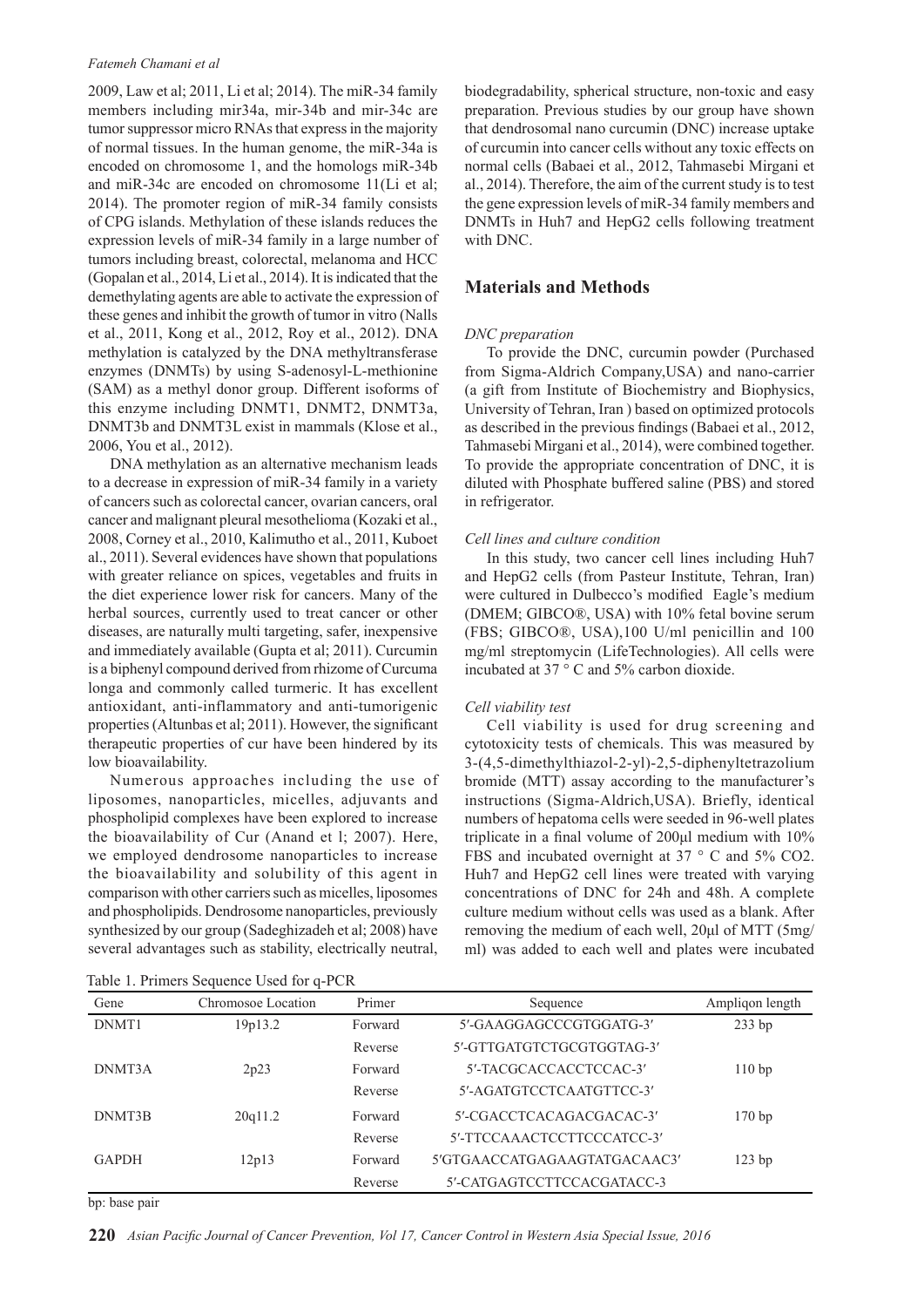*Evaluation of MiR-34 family and DNA Methyltransferases 1, 3A, 3B Gene Expression Levels in Hepatocellular Carcinoma*



Figure 1. Microscopic Visualization of DNC. HepG2 and HuH7 Cells were Treated with DNC: (a) HepG2 Control,(b) HepG2 Treated for 48h,(c) HuH7 Control,(d) HuH7 Treated for48h. HCC Cells Lines Treated with DNC Showed a Time and Dose Dependent Reduced Viability Compared with Untreated Cell (200× Magnification).

for another 4h. Then the supernatant was removed and the insoluble formazan crystals were dissolved in 200μl of dimethyl sulfoxide (DMSO). The absorbance intensity was measured at 570nm by a 96-well plate reader (TECAN, Switzerland). The results were expressed as percentage of cell viability against the untreated control cells. Afterwards, 50% inhibitory concentrations (IC50) that means concentration where half of the cells were alive, were calculated by standard curve method.

#### *RNA extraction and reverse transcription*

According to the amount of IC50 obtained from MTT assay, Huh7 and HepG2 cell lines were treated with DNC. After 24 h and 48 h incubation, total RNA was extracted from each group with TRIzol®reagent (Life Technologies). RNA quantity was analyzed using NanoDrop 1,000 (Thermo, USA). To verify the RNA quality, the existence of 18s, 28s and 5s were analyzed on agarose gel. Complementary DNA (cDNA) was synthesized by PrimeScriptTMRT reagent kit (Takara Bio Inc,Shiga, Japan). Primers sequence for house keeping gene glyceraldehyde3-phosphatedehydrogenase (GAPDH) and DNMT1, DNMT3A and DNMT3B genes are indicated in Table1.

Table2: IC50 of DNC for two hepatoma cell lines

| Cell lines | IC50 for 24h | IC50 for 48h |
|------------|--------------|--------------|
| Huh7       | 25           |              |
| HepG2      | 30           | 26           |

#### *Semi quantitative reverse transcription PCR (sqRT-PCR)*

After reverse transcription reaction in order to ensure the accuracy and specificity of the primers, reverse transcription PCR reaction was performed on the RT product. PCR was done using Maste Mix (Ampliqon, Denmark) at the following conditions: denaturation at 94 ° C for 30 seconds in a cycle and annealing at 60 ° C for 30 seconds in 35 cycles. PCR products were separated on 2% agarose gel electrophoresis and were observed by using ultraviolet rays after staining with ethidium bromide.

### *Real-Time quantitative reverse transcription-PCR (Real-Time qRT-PCR)*

Real-time PCR was performed using the SYBR® Premix Ex Taq TM II (Takara Bio Inc.,Shiga,Japan). The relative amount of DNMTs gene expression levels were normalized to the expression of GAPDH as house-keeping gene. Relative gene expression was calculated using the comparative cycle threshold ( $RQ=2 - \Delta \Delta CT$ ) method.

#### *MiRNA expression analysis*

RNA was extracted from either control or treated group using TRIzol® reagent (Life Technologies). Due to the small size of the microRNA, a poly A nucleotide tail was added to the miRNAs using polyA polymerase. In the reverse transcription step, cDNA is reverse transcribed using specific reverse primers and reverse transcriptase enzyme using MiR-Amp kit (Pars Genome, Tehran, Iran), according to the manufacturer's instruction. In the PCR step, PCR products are amplified from cDNA samples using 5× HOT FIRE POL® EvaGreen® qPCR Mixplus ROX (Solis Bio Dyne,Tartu,Estonia) kit. The expressions



Figure 2. Cytotoxic Effects of DNC on Cancerous Cells. HepG2 and HuH7 Cells were Treated with Different Concentrations of DNC:(a) HuH-7 (0–35 μM) for 24h,(b) HuH7 (0–30 μM) for 48h(c) HepG2 (0–45 μM) for 24h and (d) HepG2 (0–38 μM) for 48h were Checked for Their Proliferation by MTT Assay. DNC: Dendrosomal Nanocurcumin; IC50, 50 % Inhibitory Concentrations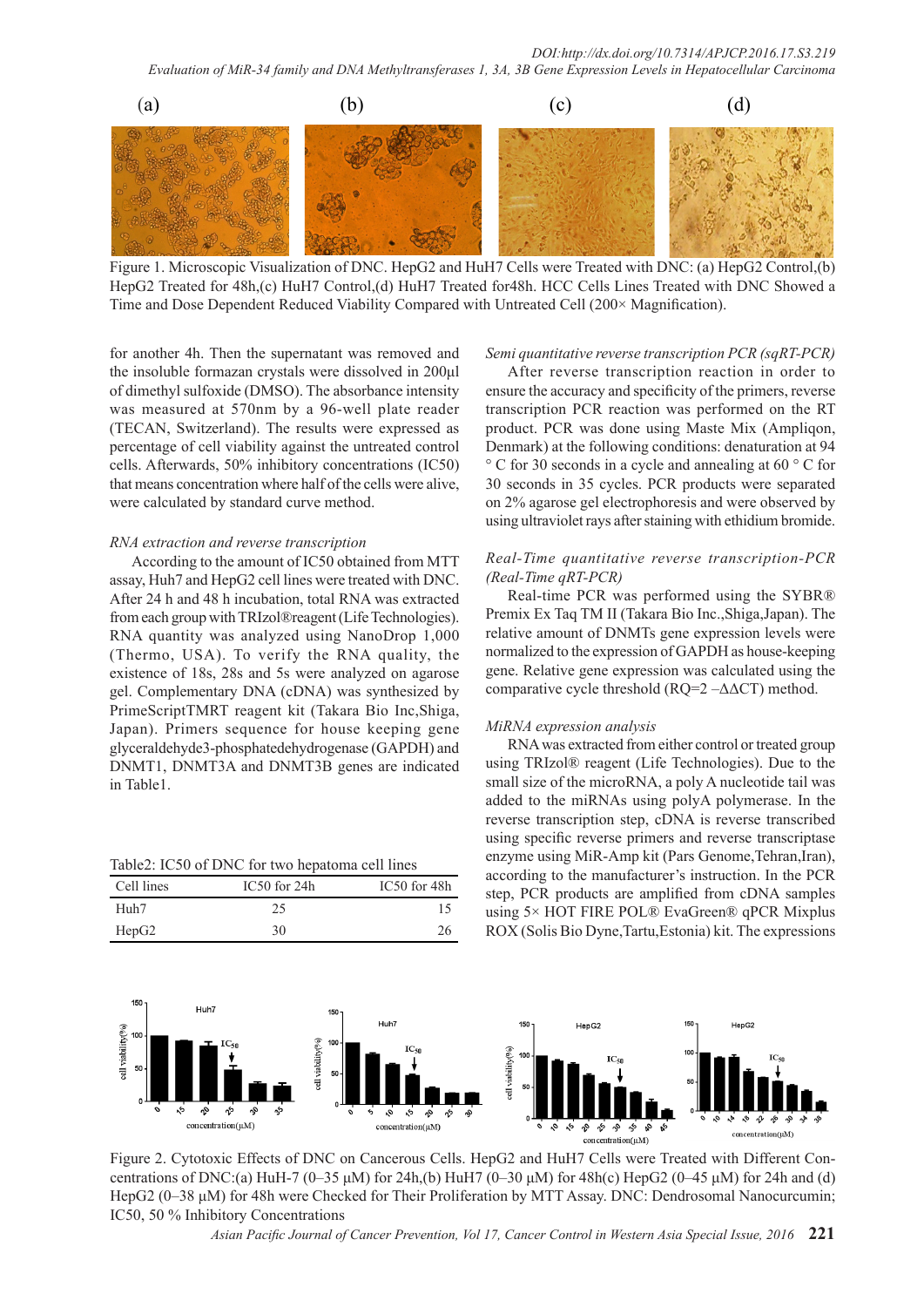*Fatemeh Chamani et al*



Figure 3. DNC up-Regulates miR-34a, miR-34b and miR-34c in Hepatoma Cell Lines .a) miR-34a b) miR-34b and c) miR-34c in HepG2, d) miR-34a e) miR-34b and f) miR-34c in Huh7. Bars Represent Mean and Standard Error of Three Independent Experiments. Control: Non-Treated Sample, ns: Non Significant, \*P<0.05, \*\* P<0.01.

of miR-34a, miR-34b, miR-34c and U6 (reference gene) were analyzed using universal and specific primer sets MiR-Amp kit (ParsGenome,Tehran,Iran). Relative gene expression was calculated using the comparative cycle threshold  $(RO=2 - \Delta \Delta CT)$  method.

#### *Statistical analysis*

All statistical analyses were performed using Prism®5 software (Graph Pad Soft-ware, Inc., LaJolla, CA, USA) and Microsoft Excel. Data were presented in one way analysis of variance followed by Newman-Keuls multiple comparison test or Student's t-test to compare expression between two group. The P<0.05 was considered statistically significant.

## **Results**

*Curcumin inhibit hepatoma cancer cell proliferation* The cytotoxic effect of DNC on HepG2 and HuH-7 cell lines could be seen microscopically as vesicular bodies in DNC treated cells in Figure 1 b and d compared to control ones in Fig.1 a and c. We also performed a MTT assay to study the effects of curcumin on the proliferation of Huh7 and HepG2 hepatoma cell lines. These cell lines were treated with multiple concentrations of curcumin for either 24h or 48h. As shown in Figure 2a and b, 25µM and 15µM concentrations of DNC killed 50% of Huh7 cells after 24h and 48h, respectively. So IC50 values for DNC in Huh7 cells is 25µM for 24h and 15µM for treated 48 h. Furthermore, as shown in Fig.2 c and d, 30µM and 26µM concentrations of DNC killed 50% of HepG2 cells after 24h and 48h, respectively. So the IC50 value of DNC for HepG2 cell line with in 24h was about 30μM which relatively reduced to 26μM in 48h (Table2). Administration of DNC leaded to significant cell death in Huh7 and HepG2 cell lines, in a time and dose dependent manner.

*DNC up-regulates miR-34a , miR-34b and miR-34c in hepatoma cell lines*



Figure 4. DNC Down-Regulates DNMT1, DNMT3A and DNMT3B in Hepatoma Cell Lines .a) DNMT1 b) DNMT3A and c) DNMT3B in HepG2 , d) DNMT1 e)DNMT3A and f) DNMT3B in Huh7. Bars Represent Mean and Standard Error of Three Independent Experiments. Control: Non-Treated Sample, ns: Non Significant, \*P<0.05,\*\*P<0.01,\*\*\*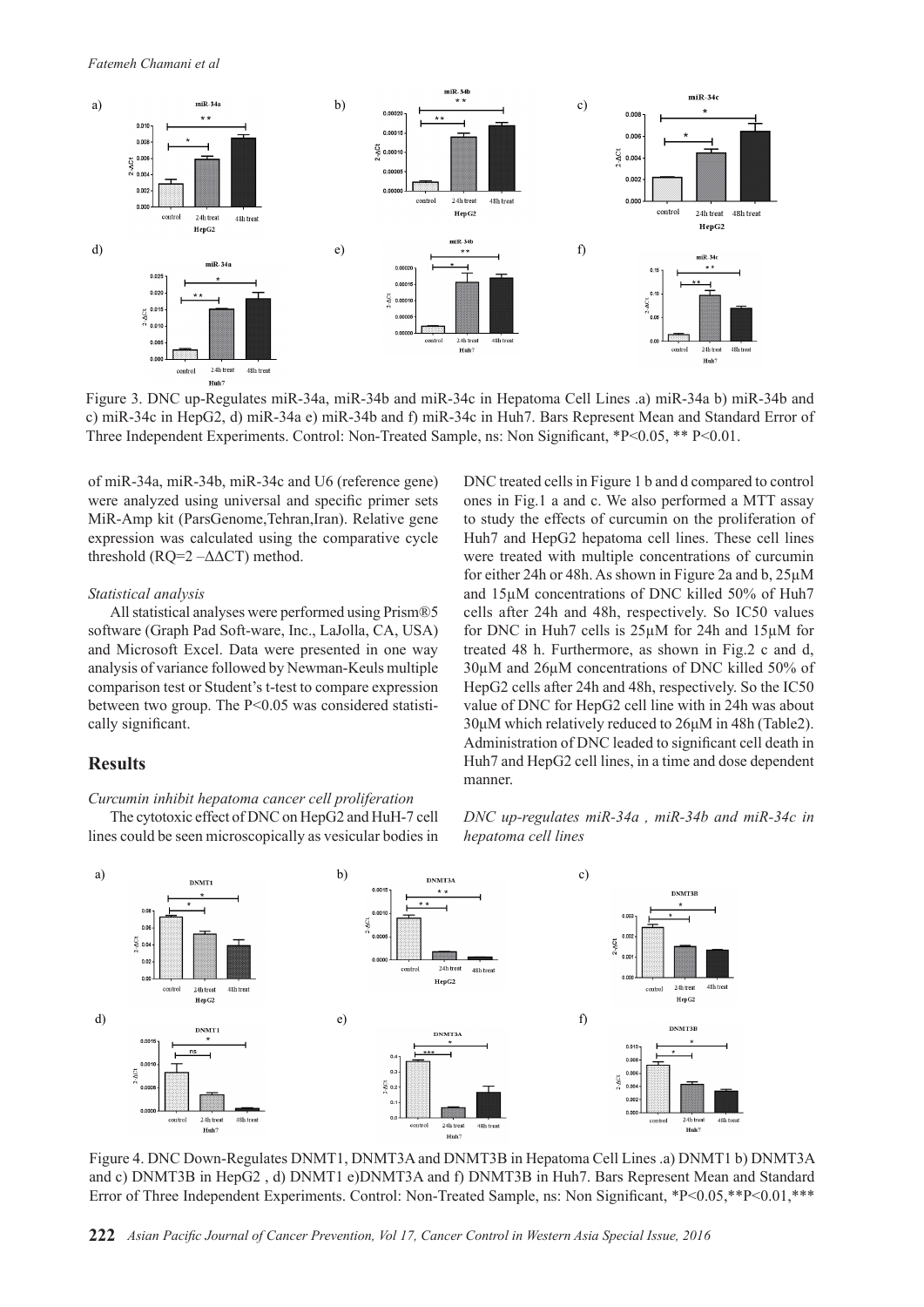### *DOI:http://dx.doi.org/10.7314/APJCP.2016.17.S3.219 Evaluation of MiR-34 family and DNA Methyltransferases 1, 3A, 3B Gene Expression Levels in Hepatocellular Carcinoma*

To investigate the effect of DNC on miR-34 family expression, Huh7 and HepG2 cell lines were treated with DNC after 24h and 48h and alterations in the genes expression of miR-34 family were evaluated by Real-Time qRT-PCR as shown in Fig3. Our current data demonstrated that DNC significantly induced the expression of miR-34a, miR-34b and miR-34c relative quantification to reference gene U6 both Huh7 and HepG2 (P<0.05).

## *Dendrosomal nanocurcumin down-regulates DNMTs in hepatoma cell lines*

Huh7 and HepG2 cell lines were treated with DNC for 24h and 48h then the alterations in the genes expression of DNMTs and GAPDH were evaluated by Real-Time qRT-PCR (Fig4). Our current data demonstrated that DNC significantly,reduced the expression of DNMT1, DNMT3A and DNMT3B relative quantification to reference gene GAPDH both Huh7 and HepG2 (P<0.05).

## **Discussion**

Bioactive nutrients including curcumin (a biphenyl compound derived from rhizome) offer great potential in causing cancerous cell death. In current study, using MTT assay, we indicated that HCC cells lines treated with DNC showed a time and dose dependent reduced viability compared with untreated cells. We used DNC with higher bioavalibility compared to curcumin. The dendrosomes were shown to be safe for entrance of curcumin to cancer cells and only DNC leads to death of cancer cells and dendrosome has facilitated delivery of curcumin to cancer cells (Babaei et al; 2012, Tahmasebi Mirgani et al; 2014, Zamani et al; 2015).

The miR-34 family members including mir34a, mir34b and mir34c acts as tumor suppressor microRNAs. Hence, their reduction or loss of expression was reported in a large number of tumors including breast, colorectal, melanoma and HCC (Gopalan et al; 2014, Li et al; 2014). However, no studies have been performed to determine whether miR-34 family could be re-expressed in hepatoma cancer by DNC. We found that DNC upregulated mir34a, mir34b and mir34c expression (P<0.05) in both HepG2 and Huh7 cell lines. We indicated that these upreulation is the result of DNMTs down-regulation.

Our previous work showed that DNC could induce the apoptosis of cancer cells by down-regulation of DNMTs expression following the overexpress of tumor suppressor genes (Babaei et al; 2012, Tahmasebi Mirgani et al; 2014, Zamani et al; 2015).

In conclusion, we provide evidence that administration of DNC inhibits proliferation of HCC cells through increasing the expression of miR-34a, miR-34b and miR-34c.

Furthermore, our findings demonstrate that the expression of DNMT1, DNMT3A and DNMT3B is greatly down-regulated under treated with DNC, suggesting that DNC restores the expression of mir-34 family members via down-regulation of these enzymes. These findings suggest that DNC potentially could be used in clinic especially for HCC therapy.

### *Conflict of interest*

None of the authors have any conflicts of interest in this work.

# **Acknowledgements**

The authors gratefully acknowledge the research and Development Center for Biotechnology of Tarbiat Modares University, Tehran, Iran, the Faculty of Biological Sciences, Tarbiat Modares University, Tehran, Iran, Deputy of Research, Ministry of Health and Medical Education,Tehran, Iran and for supporting us in performing the project and MS M.Motavaf ,PhD student of Molecular Genetics, Department of Genetics, Faculty of Biological Sciences, Tarbiat Modares University, Tehran, Iran for editing this article.

# **References**

- Altunbas A, Lee SJ, Rajasekaran SA, Schneider JP, Pochan DJ (2011). Encapsulation of curcumin in self-assembling peptide hydrogels as injectable drug delivery vehicles. *Biomaterials,* **32**, 5906–14.
- Anand P, Kunnumakkara AB, Newman RA, Aggarwal BB (2007). Bioavailabilityofcurcumin:problemsandpromises. *Mol Pharm*, **4**, 807–18
- Anestopoulos I, Voulgaridou GP, Georgakilas AG, et al (2015). Epigenetic therapy as a novel approach in hepatocellular carcinoma. *J Pharmacol Exp Ther*, **145**, 103-19.
- Babaei E, Sadeghizadeh M, Hassan ZM, et al (2012). Dendrosomal curcumin significantly suppresses cancer cell proliferation in vitro and in vivo. *Immuno pharmacol*, **12**, 223-6.
- Corney DC, Hwang CI, Matoso A, et al (2010). Frequent downregulation of miR-34 family in human ovarian cancers. *Clin Cancer Res*, **16**, 1119–28.
- De Lope CR, Tremosini S, Forner, Reig AM, Bruix J (2012). Management of HCC. J HepatoL, 8, 75-87.
- E-Serag HB, Rudolph KL (2011). Hepatocellular carcinoma. *N Engl J Med*, **365**, 1118–27
- Gavilán JCOG, Arnedo R, Puerta S (2013). Predictive factors of risk of hepatocellular carcinoma in chronic hepatitis C. *Eur J Intern Med*, **24**, 846–51.
- Gopalan V, Pillai S, Ebrahimi F, et al (2014). Regulation of microRNA-1288 in colorectal cancer: altered expression and its clinicopathological significance. *Mol Carcinog*, **53**, 36-44.
- Gupta SC, Kim JH, Kanappan R, et al (2011). Role of nuclear factor- kb-mediated inflammatory pathways in cancer-related symptoms and their regulation by nutritional agents. *Exp Biol*, **236**, 658–71.
- Kalimutho M, Di Cecilia S, Del Vecchio Blanco G, et al (2011). Epigenetically silenced miR-34b/c as a novel faecalbased screening marker for colorectal cancer. *r J Cancer*, **104**, 1770-8.
- Klose RJ, Bird AP (2006). Genomic DNA methylation: the mark and its mediators. *Trends Biochem Sci*, **31**, 89-97.
- Kong D, Heath E, Chen W, et al (2012). Epigenetic silencing of miR-34a in human prostate cancer cells and tumor tissue specimens can be reversed by BR-DIM treatment. *Am J Transl Res*, **4**, 14-23.
- Kozaki K, Imoto I, Mogi S, Omura K, Inazawa J (2008). Exploration of tumorsuppressivemicroRNAs silenced by DNA hypermethylation in oral cancer. *Cancer Res*, **68**, 2094-105.